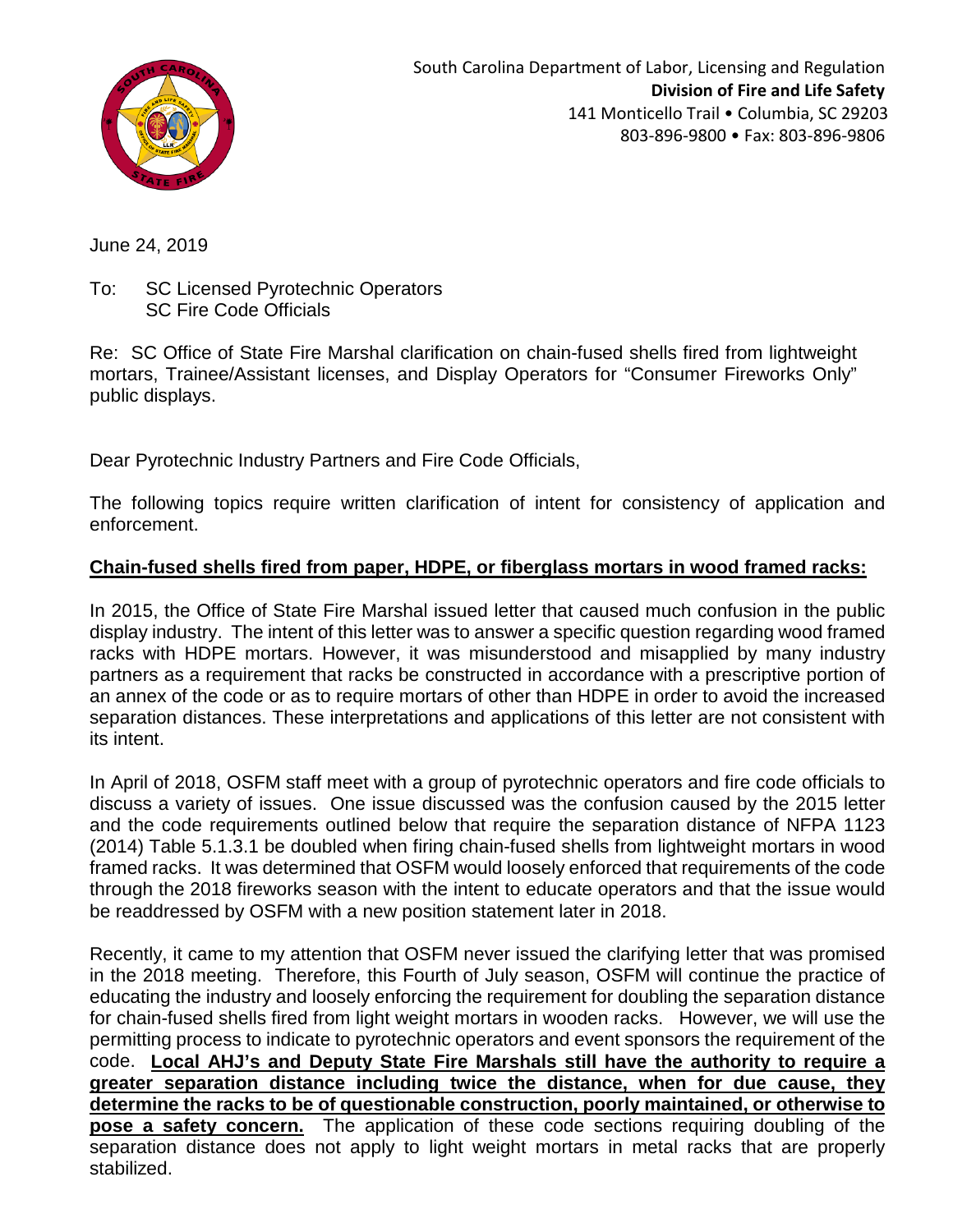The facts about the issue include that wood frame racks with paper, HDPE, or fiberglass mortars cannot withstand a catastrophic failure and the separation distance should be doubled from that of table 5.1.3.1 when more than three shells are chain fused.

## NFPA 1123 (2014) A.4.6.1 states:

*[…] Aboveground wood frame mortar racks with lightweight mortar materials such as paper, HDPE, or fiberglass generally will not withstand a catastrophic aerial shell malfunction in a mortar.* 

## NFPA 1123 (2014) 4.6 states:

*Wherever more than three shells are to be chain fused, additional measures shall be required to prevent adjacent mortars from being repositioned in the event that a shell explodes in a mortar, causing it to burst.* 

# NFPA 1123 (2014) 4.6.1 4.6.1.2 states:

*Where there is doubt concerning the strength of racks holding chain-fused mortars, the separation distances from those racks to spectators shall be twice those listed in Table 5.1.3.1 for the largest mortar in the sequence.* 

Again, the industry is granted this July 4th season to adjust to the requirements of the code. Future outdoor public displays will be expected to comply fully with the requirements of NFPA 1123.

This letter serves to inform the industry that any permits applications received after July  $4-2019$ will be expected to conform to the requirements of the code as referenced above. Separation distances will be required to be doubled for chain-fused shells fired from paper, HDPE, or fiberglass mortars in wood framed racks.

# **Trainee/Assistants Licenses:**

During the April 2018 meeting, industry partners discussed the licensing requirement for trainees/assistants. There is no test required for a trainee/assistant license. The application package must include an ATF Letter of Clearance, fingerprint card, affidavit of eligibility, and an emailed passport style photo in jpeg format. It was discussed that everyone who works on the display site must hold the Trainee/Assistant license.

However, after further review of the current laws and regulations, there is not currently a basis to require the EVERY trainee/assistant be licensed. Instead, the intent of the regulation is that the Trainee license is intended for those who are desiring to become licensed Operators. Not every Assistant desires to become a licensed Operator. For this reason and until we see changes in the SC Code of Regulations, we will continue the practice of allowing unlicensed assistants to handle the fireworks. However, it is the licensed operators responsibility to ensure that every person who handles explosives be properly trained and qualified. See the requirements of NFPA 1123 below.

The roles and responsibilities of an "Assistant" is best defined by NFPA 1123 Annex: *A.3.3.2 Assistant. The duties of an assistant include tasks such as setting up the equipment and fireworks, loading mortars (loader), spotting the bursting location of aerial shells (spotter), tending a ready*  box (ready box tender), igniting the fireworks (shooter), striking the equipment, and cleaning the *discharge site.*